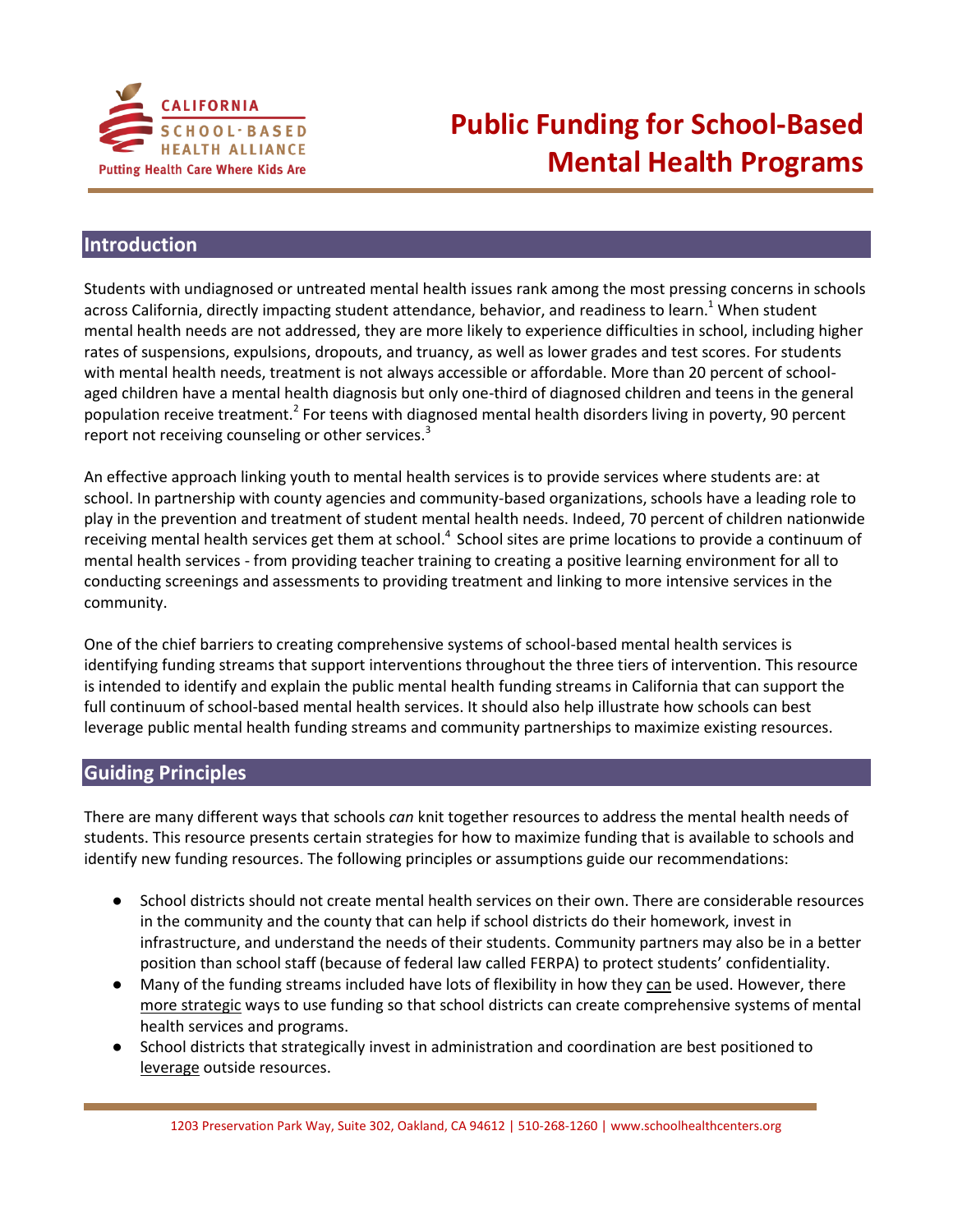● Investing in tier 1 (schoolwide prevention) and tier 2 (targeted interventions) are just as important as investing in traditional, one-on-one mental health inventions (tier 3). Tier 1 investments lay the foundation for a comprehensive school mental health system and Tier 2 services provide important prevention and early intervention services that can mitigate the need for more intensive mental health supports.

## <span id="page-1-0"></span>**Model for Funding School-Based Mental Health**

With the overall goal of identifying funding that can support a continuum of mental health services, below is a model for how to understand what funding sources can support different tiers of school-based interventions. Each funding stream is described in more detail.

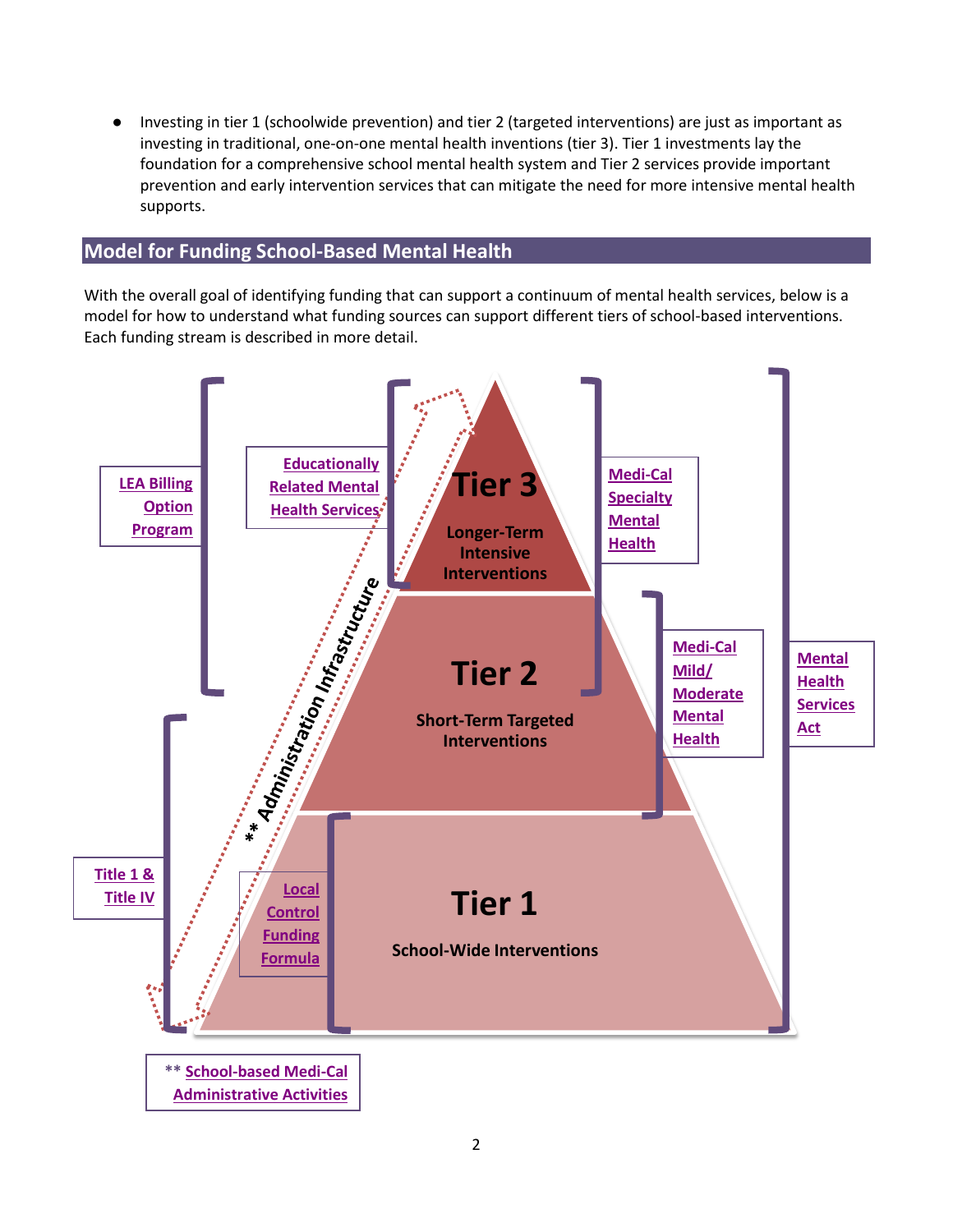<span id="page-2-0"></span>

| <b>Medi-Cal Specialty Mental Health Services</b>                    |                                                                                                                                                                                                                                                                                                                                                                                                                                                                                                                                                                                                                                                                                                                                                                                                                                                                                                                                                           |  |
|---------------------------------------------------------------------|-----------------------------------------------------------------------------------------------------------------------------------------------------------------------------------------------------------------------------------------------------------------------------------------------------------------------------------------------------------------------------------------------------------------------------------------------------------------------------------------------------------------------------------------------------------------------------------------------------------------------------------------------------------------------------------------------------------------------------------------------------------------------------------------------------------------------------------------------------------------------------------------------------------------------------------------------------------|--|
| <b>Description</b>                                                  | Low-income children under 21 enrolled in Medicaid (called Medi-Cal in California) are<br>entitled to comprehensive and preventative health care services under a federal entitlement<br>called Early, Periodic Screening, Diagnosis and Treatment (EPSDT). The EPSDT entitlement<br>aims to ensure that all children and adolescents have access to appropriate preventive,<br>dental, mental health, developmental, and specialty services.                                                                                                                                                                                                                                                                                                                                                                                                                                                                                                              |  |
|                                                                     | Medi-Cal EPSDT includes two key benefits for all eligible children:<br>Comprehensive Screening Services: Comprehensive health screenings that include, at<br>a minimum, medical, dental, vision, and hearing; developmental history; physical<br>exams including assessment of nutritional status, immunizations, laboratory tests,<br>health education, lead screenings.<br>Medically Necessary Services: States are required to provide medical, diagnostic, and<br>$\bullet$<br>treatment services in order to "correct or ameliorate defects and physical and mental<br>illnesses and conditions discovered by the screening services" (42 USC $\S$ 1396d(r)(5)).<br>Through EPSDT, Medi-Cal children are entitled to comprehensive mental health<br>services.                                                                                                                                                                                        |  |
|                                                                     | In California, specialty mental health services are "carved-out" of the broader Medi-Cal<br>program, meaning that specialty mental health services for children and adults are provided<br>through county mental health plans instead of through managed care health plans with the<br>rest of the EPSDT benefits. Often county specialty mental health services may be referred to<br>as "EPSDT services" but EPSDT actually refers to the comprehensive health services available<br>to children and youth enrolled in Medi-Cal, not just mental health services.                                                                                                                                                                                                                                                                                                                                                                                       |  |
|                                                                     | Generally, for an eligible child to receive services through the county mental health plan, a<br>child must be referred to the county mental health department and then undergo an<br>assessment for mental health needs. County staff may conduct the assessment directly or<br>through a contracted provider, either an individual mental health professional or non-profit<br>organization. With a qualifying mental health diagnosis, the county mental health<br>department is responsible for providing, or arranging for the provision of, specialty mental<br>health services. These services can be provided directly by county employed staff through<br>counseling, therapy, or other covered services. Additionally, counties may contract with<br>community-based organizations that have the administrative and organizational capacity to<br>deliver services and maintain the records necessary to file claims for federal reimbursement. |  |
| <b>Eligible Child or</b><br><b>Adolescent</b><br><b>Populations</b> | Medi-Cal children and youth must have a covered diagnosis and meet the following criteria<br>to receive specialty mental health services:<br>Have a condition that would not be responsive to physical health care based<br>1.<br>treatment; and<br>The services are necessary to correct or ameliorate a mental illness and condition<br>2.<br>discovered by a screening by the Medi-Cal managed care plan, the Child Health and<br>Disability Prevention Program, or any qualified provider operating within the scope<br>of his or her practice. <sup>5</sup>                                                                                                                                                                                                                                                                                                                                                                                          |  |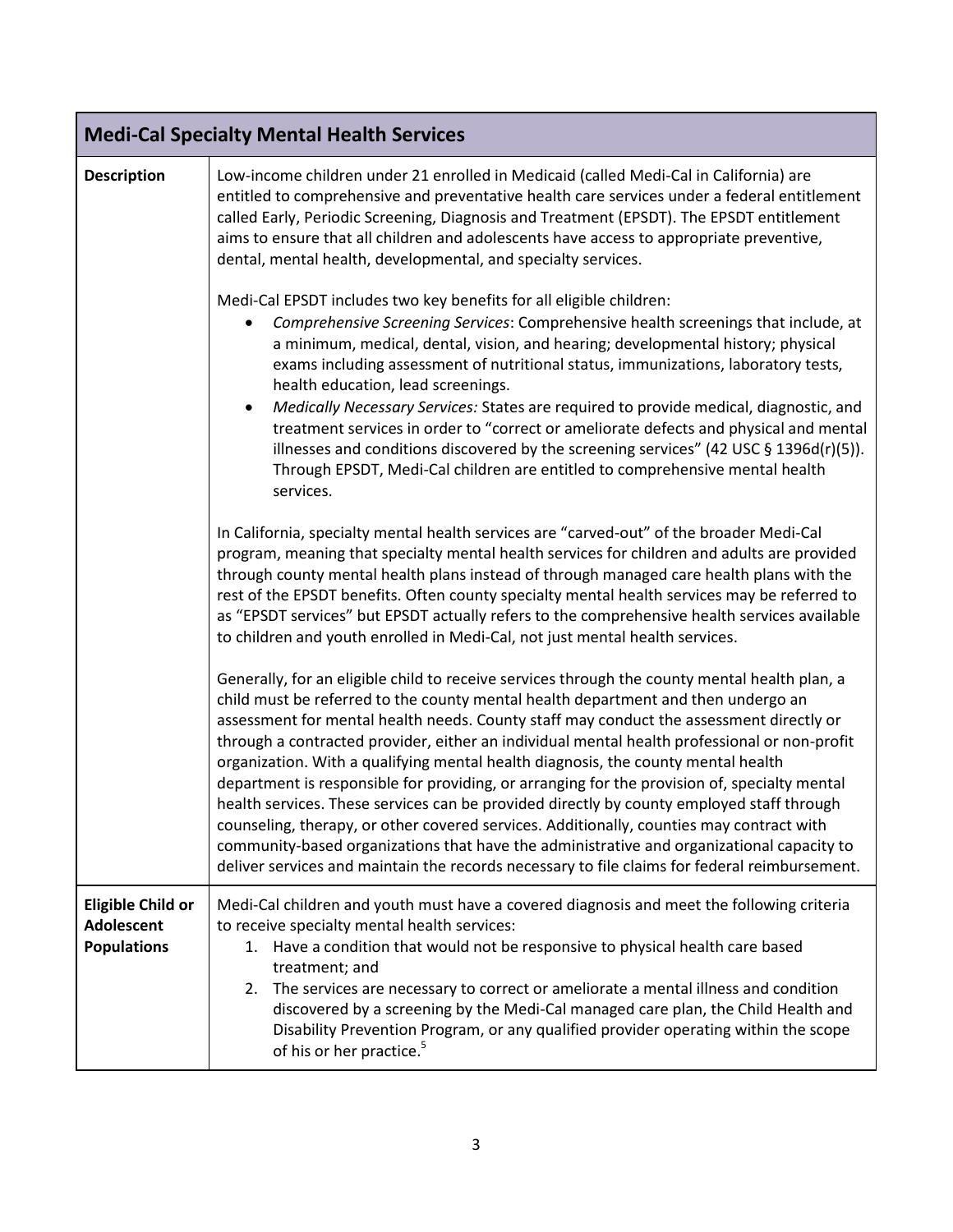| <b>Funding Process</b>                    | Funding for Medi-Cal programming is a split between federal and state dollars - in California,<br>this is a 50/50 match. However, in 2011, California transferred financial control for many<br>programs, including children's specialty mental health, to counties (this is called<br>"Realignment").<br>Realignment funding starts with a base allocation to counties based on historical spending on<br>the programs. The state collects dedicated revenue (for example, fees and taxes) which is<br>distributed monthly until each county receives their base allocation. Leftover dedicated<br>revenue funds are placed into separate, designated growth accounts. At the end of the year,<br>these growth accounts are distributed to county programs based on a state-determined<br>formula. The base amount plus the growth amount equals the next year's base.<br>Until 2011, counties received a 90% reimbursement for EPSDT specialty mental health                                                                                                                                                                                                                                                                                                                                                                                                               |
|-------------------------------------------|------------------------------------------------------------------------------------------------------------------------------------------------------------------------------------------------------------------------------------------------------------------------------------------------------------------------------------------------------------------------------------------------------------------------------------------------------------------------------------------------------------------------------------------------------------------------------------------------------------------------------------------------------------------------------------------------------------------------------------------------------------------------------------------------------------------------------------------------------------------------------------------------------------------------------------------------------------------------------------------------------------------------------------------------------------------------------------------------------------------------------------------------------------------------------------------------------------------------------------------------------------------------------------------------------------------------------------------------------------------------------|
|                                           | services - 50% from the federal government and 40% from the state government. Now,<br>counties are responsible for providing the entire non-federal share using 2011 realignment<br>allocations.                                                                                                                                                                                                                                                                                                                                                                                                                                                                                                                                                                                                                                                                                                                                                                                                                                                                                                                                                                                                                                                                                                                                                                             |
| What can this<br>look like in<br>schools? | County mental health plans vary significantly in how they deliver specialty mental health<br>services. The options available for schools to work with their counties to deliver specialty<br>mental health services depends, in large part, on the county's overall system of care,<br>priorities, and how school-based strategies align.<br>School District providers - In some cases, the school district can contract directly with<br>the county mental health plan to become a contracted provider of specialty mental<br>health services. Provider qualifications and billing requirements can be significant<br>barriers to this option.<br>County providers - In counties where the majority of specialty mental health services<br>are provided "in house," i.e. by county-employed mental health professionals,<br>schools can develop arrangements with the county to have permanent or visiting<br>county employees provide assessment and treatment services on the school campus.<br>School-based health centers or community providers - Many counties contract the<br>delivery of specialty mental health services through community providers. These<br>providers can be community mental and behavioral health agencies, individual<br>practitioners, healthcare providers like federally qualified health centers, and/or<br>school-based health centers. |
| <b>Additional</b><br><b>Information</b>   | ➤<br>Flowchart: Access to Mental Health Services for Medi-Cal Youth Ages 0-21:<br>http://www.dhcs.ca.gov/services/Documents/Medi-<br>Cal%20MHS%20Referral%20Processes/Scenario%204.pdf<br>Information about county mental health plans:<br>≻<br>http://www.dhcs.ca.gov/services/Pages/MH plan information.aspx<br>A Complex Case: Public Mental Health Delivery and Financing in California (California<br>➤<br>Health Care Foundation): http://www.chcf.org/publications/2013/07/complex-case-<br>mental-health                                                                                                                                                                                                                                                                                                                                                                                                                                                                                                                                                                                                                                                                                                                                                                                                                                                             |

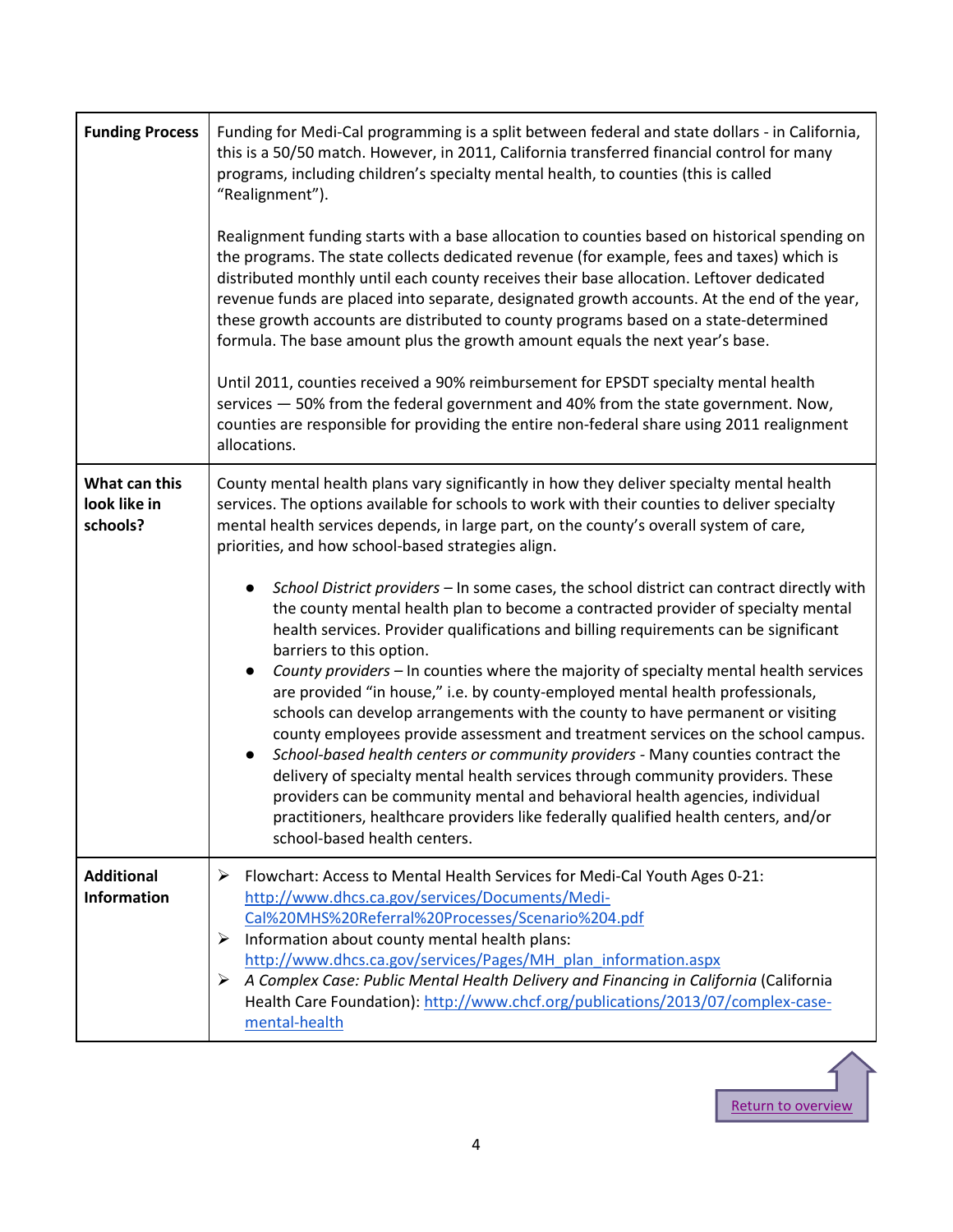<span id="page-4-0"></span>

|  | Medi-Cal Mild/Moderate Mental Health |  |
|--|--------------------------------------|--|
|  |                                      |  |

| <b>Description</b>                                                  | Prior to 2014, individuals that did not meet the criteria for specialty mental health services<br>received limited services through their primary care provider. Psychology services for<br>children were also available through fee-for-service mental health providers. In 2014, Medi-<br>Cal managed care health plans became responsible for the delivery of an expanded set of<br>mental health services to beneficiaries with mild-to-moderate mental, emotional, or<br>behavioral health needs. This expansion did not necessarily increase access to mental health<br>services for children in Medi-Cal because (a) the eligibility criteria for children for specialty<br>mental health services meant that many children with identified mental health needs were<br>served by counties and (b), prior to 2014, children were an eligible population for psychology<br>services through fee-for-service mental health providers. However, this expansion has<br>brought significant attention to the role of managed care health plans in meeting mental<br>health needs and coordinating care with county specialty mental health plans.<br>These mental health services provided through managed care health plans are called "mild to<br>moderate mental health services" and include individual and group mental health evaluation<br>and treatment, outpatient services for the purposes of monitoring drug therapy, and<br>psychiatric consultation. Medi-Cal managed care health plans continue to cover services<br>provided within a primary care physician's scope of practice or contract with a network of |
|---------------------------------------------------------------------|----------------------------------------------------------------------------------------------------------------------------------------------------------------------------------------------------------------------------------------------------------------------------------------------------------------------------------------------------------------------------------------------------------------------------------------------------------------------------------------------------------------------------------------------------------------------------------------------------------------------------------------------------------------------------------------------------------------------------------------------------------------------------------------------------------------------------------------------------------------------------------------------------------------------------------------------------------------------------------------------------------------------------------------------------------------------------------------------------------------------------------------------------------------------------------------------------------------------------------------------------------------------------------------------------------------------------------------------------------------------------------------------------------------------------------------------------------------------------------------------------------------------------------------------------------------------------------------------------------------------------------|
|                                                                     | mental and behavioral health providers to ensure access to the expanded set of covered<br>services.<br>The state does recognize, however, that many children with mental health impairments that<br>may be considered moderate meet the medical necessity criteria to access Medi-Cal specialty<br>mental health services provided by county mental health plans (see above). <sup>6</sup>                                                                                                                                                                                                                                                                                                                                                                                                                                                                                                                                                                                                                                                                                                                                                                                                                                                                                                                                                                                                                                                                                                                                                                                                                                       |
| <b>Eligible Child or</b><br><b>Adolescent</b><br><b>Populations</b> | Children under 21 who are enrolled in Medi-Cal managed care health plans.                                                                                                                                                                                                                                                                                                                                                                                                                                                                                                                                                                                                                                                                                                                                                                                                                                                                                                                                                                                                                                                                                                                                                                                                                                                                                                                                                                                                                                                                                                                                                        |
| <b>Funding Process</b>                                              | The state provides funding to Medi-Cal managed care health plans through "capitated rates,"<br>a set monthly payment per type of enrolled member in the health plan (for example, rates<br>are different for adults vs. children). Capitation rates for each contracted plan were increased<br>in 2014 to reflect the new coverage for mild/moderate mental health services. Health plans<br>then must contract with a network of providers. More than half of health plans in California<br>subcontract with a managed behavioral healthcare organization (MBHO) to support the<br>administration of the new mental health coverage responsibilities <sup>7</sup> . Either the MBHO or the<br>managed care health plan pay providers directly for services to enrolled beneficiaries.                                                                                                                                                                                                                                                                                                                                                                                                                                                                                                                                                                                                                                                                                                                                                                                                                                           |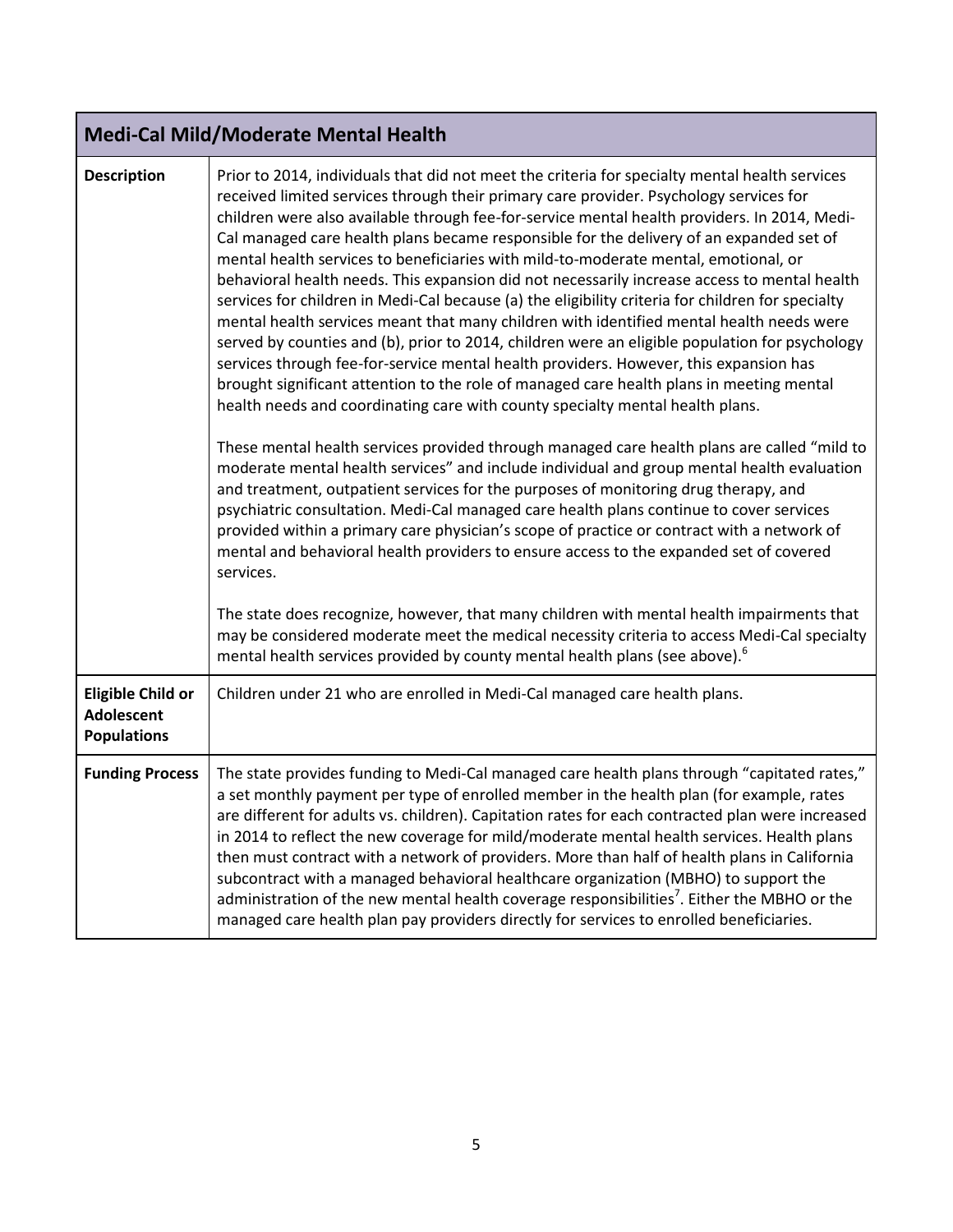| What can this<br>look like in<br>schools? | To receive reimbursement for mild/moderate mental health services, providers must<br>contract with the local Medi-Cal managed care health plan or MBHO and be included in the<br>network established by the health plan or MBHO.                                                                                                                                                                                                                                                                                                                                                                                                                                                                                                                                                                                   |
|-------------------------------------------|--------------------------------------------------------------------------------------------------------------------------------------------------------------------------------------------------------------------------------------------------------------------------------------------------------------------------------------------------------------------------------------------------------------------------------------------------------------------------------------------------------------------------------------------------------------------------------------------------------------------------------------------------------------------------------------------------------------------------------------------------------------------------------------------------------------------|
|                                           | School-based health centers (SBHCs) - More than half of California's SBHCs are run by<br>federally-qualified health centers (FQHCs). Most FQHCs are contracted providers for<br>the local Medi-Cal managed care health plans and are able to bill for mild/moderate<br>mental health services, including those provided in the SBHC.<br>Contract with Medi-Cal health plans - While still relatively uncommon, schools are<br>$\bullet$<br>growing relationships with their local Medi-Cal managed care health plan. In some<br>cases this results in direct reimbursement to schools for health services rendered to<br>health plan members. As health plans are growing their network of behavioral health<br>providers, there is an opportunity for school-based providers to participate in those<br>networks. |
| <b>Additional</b><br><b>Information</b>   | Medi-Cal managed care plans by county:<br>➤<br>http://www.dhcs.ca.gov/individuals/Pages/MMCDHealthPlanDir.aspx<br>The Circle Expands: Understanding Medi-Cal Coverage of Mild-to-Moderate Mental<br>➤<br>Health Conditions (California Health Care Foundation):<br>http://www.chcf.org/publications/2016/08/circle-expands-medical-mental                                                                                                                                                                                                                                                                                                                                                                                                                                                                          |

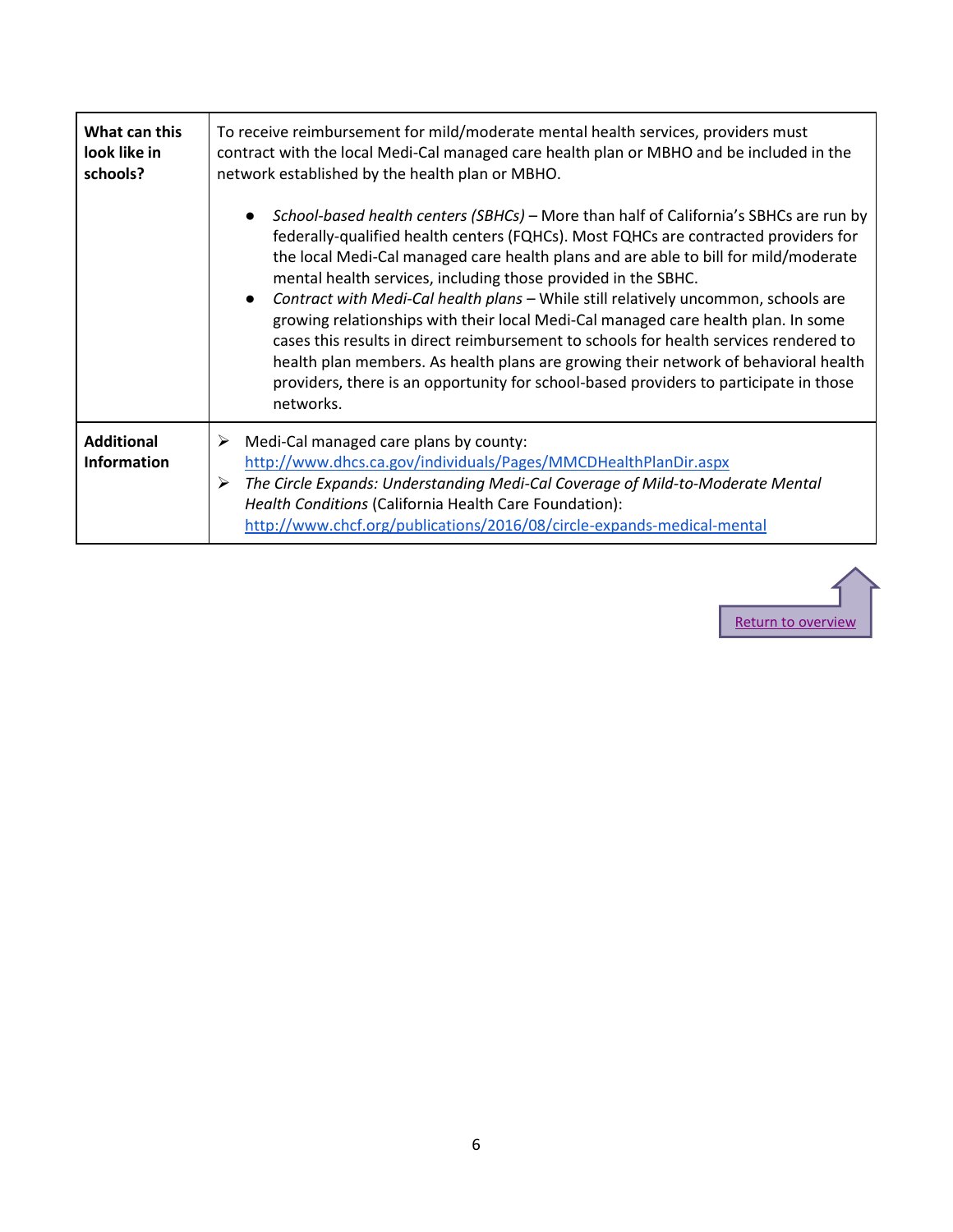<span id="page-6-0"></span>

|                                                                     | <b>Mental Health Services Act (MHSA)</b>                                                                                                                                                                                                                                                                                                                                                                                                                                                                                                                                                                                                                                                                                                                                                                                                                                                                                                                                                                                                                                                                                                                                                                                                                                                                                                                                                                                                                                                                                                                                                                                                                                                                                                                                         |  |  |
|---------------------------------------------------------------------|----------------------------------------------------------------------------------------------------------------------------------------------------------------------------------------------------------------------------------------------------------------------------------------------------------------------------------------------------------------------------------------------------------------------------------------------------------------------------------------------------------------------------------------------------------------------------------------------------------------------------------------------------------------------------------------------------------------------------------------------------------------------------------------------------------------------------------------------------------------------------------------------------------------------------------------------------------------------------------------------------------------------------------------------------------------------------------------------------------------------------------------------------------------------------------------------------------------------------------------------------------------------------------------------------------------------------------------------------------------------------------------------------------------------------------------------------------------------------------------------------------------------------------------------------------------------------------------------------------------------------------------------------------------------------------------------------------------------------------------------------------------------------------|--|--|
| <b>Description</b>                                                  | The Mental Health Services Act (MHSA) was created in 2004 with the passage of Proposition<br>63, which levied a 1 percent tax on personal income above \$1 million. MHSA provides the<br>state's second largest public funding stream for mental health services, after Medi-Cal. <sup>8</sup><br>MHSA programs and services are intended to enhance, rather than replace, existing<br>programs.                                                                                                                                                                                                                                                                                                                                                                                                                                                                                                                                                                                                                                                                                                                                                                                                                                                                                                                                                                                                                                                                                                                                                                                                                                                                                                                                                                                 |  |  |
|                                                                     | There are five funding categories within MHSA:<br>Community Support Services (CSS) - The largest category is intended to provide<br>funding for services identified in children's and adult's system of care treatment plans<br>that are not funded through any other source (public or private insurance).<br>Prevention and Early Intervention (PEI) - This category is intended to provide<br>resources to prevent mental illness from becoming severe and disabling and to<br>improve timely access for underserved populations. PEI programs emphasize<br>strategies to reduce negative outcomes that may result from untreated mental<br>illness: suicide, incarcerations, school failure or dropout, unemployment, prolonged<br>suffering, homelessness, and removal of children from their homes.<br>Innovation (INN) - The goal of INN is to incentivize counties to test novel approaches<br>to delivering health services. A county must get approval from the Mental Health<br>Services Oversight and Accountability Commission (MHSOAC) to spend innovation<br>funds on a project. Projects must do one of the following: (1) introduce a mental<br>health practice or approach that is new to the overall mental health system, (2) make<br>a change to an existing practice in the field of mental health, for example applying a<br>practice to a different population, or (3) apply to the mental health system a<br>promising community-driven practice or approach that has been successful in non-<br>mental health contexts or settings.<br>Other MHSA - Counties are permitted to meet local needs by transferring funds from<br>CSS to other components: Capital Facilities and Technological Needs (CFTN) and<br>Workforce Education and Training (WET). |  |  |
|                                                                     | MHSA requires county mental health programs to submit three-year program and<br>expenditure plans and annual updates for MHSA programs and expenditures. In their MHSA<br>plans, counties are required to include a list of all programs for which MHSA funding is<br>requested and identify expenditures for each type of funding and for each target age group.                                                                                                                                                                                                                                                                                                                                                                                                                                                                                                                                                                                                                                                                                                                                                                                                                                                                                                                                                                                                                                                                                                                                                                                                                                                                                                                                                                                                                |  |  |
| <b>Eligible Child or</b><br><b>Adolescent</b><br><b>Populations</b> | Target populations include children and adolescents with Serious Emotional Disturbance and<br>transition-aged youth who are unserved, underserved, or inappropriately served (e.g.,<br>homeless, frequent hospital users, individuals with criminal justice history).<br>All ages must be served by a county's CSS components. Disparities in access to<br>services for underserved populations and regions of the county must be addressed.<br>PEI programs must serve all age groups and at least 51 percent of county PEI funding<br>must target individuals between the ages of 0 and 25. Counties with a population less<br>than 200,000 are exempted from these age requirements.                                                                                                                                                                                                                                                                                                                                                                                                                                                                                                                                                                                                                                                                                                                                                                                                                                                                                                                                                                                                                                                                                          |  |  |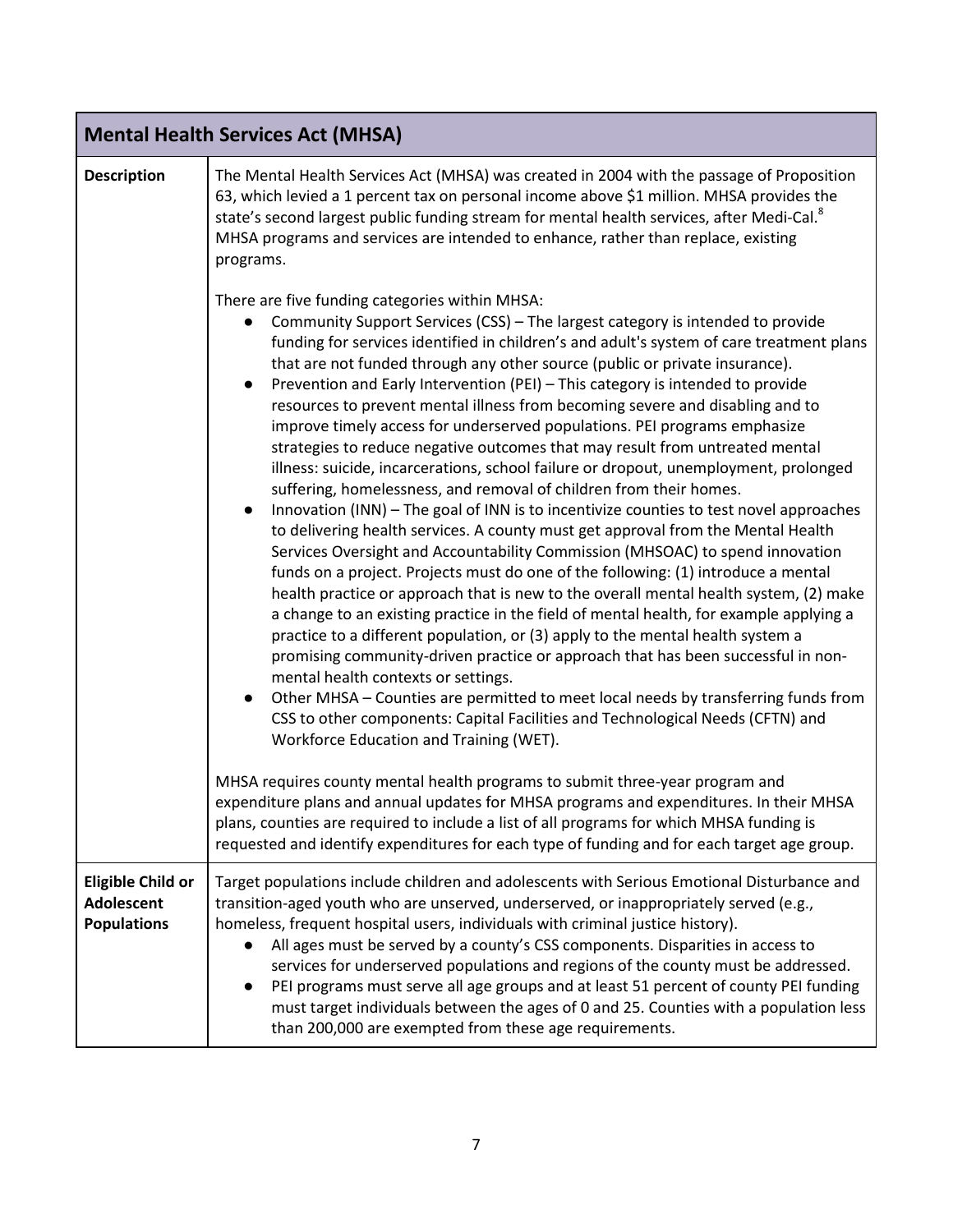| <b>Funding Process</b>                    | Revenues are distributed directly to counties, with no more than 5 percent used for state-<br>level administration.                                                                                                                                                                                                                                                |
|-------------------------------------------|--------------------------------------------------------------------------------------------------------------------------------------------------------------------------------------------------------------------------------------------------------------------------------------------------------------------------------------------------------------------|
|                                           | Funding is approved of and administered by each county's behavioral health or mental health<br>department after review and comment by the local Mental Health Board. Counties submit an<br>integrated plan comprised of the relevant MHSA components to Mental Health Services<br>Oversight and Accountability Commission (MHSOAC).                                |
|                                           | Counties are required to have a community engagement process in the development of their<br>MHSA spending plans. School district staff and community mental health providers should<br>become aware of and attend meetings to highlight the role of schools in meeting the counties<br>spending and program goals.                                                 |
| What can this<br>look like in<br>schools? | In schools, once other funds are exhausted for mental health needs, MHSA can fill in for other<br>interventions, programs, and/or populations not covered through billable funding streams<br>(like Medi-Cal). This can help to round out the overall continuum of school-based mental<br>health services offered.                                                 |
|                                           | MHSA-funded, school-based programs vary significantly. The following report, 2016 School-<br>Based Mental Health Services Act Prevention and Early Intervention Programs, provides<br>helpful examples of school-based programs and strategies using MHSA funds:<br>http://www.cbhda.org/wp-content/uploads/2014/12/School-Based MHSA PEI-<br>Final Draft 2016.pdf |
| <b>Additional</b><br><b>Information</b>   | Fiscal reports, by county: http://mhsoac.ca.gov/fiscal-reporting<br>➤<br>County plans and updates: http://www.dhcs.ca.gov/services/MH/Pages/MHSA-County-<br>➤<br>Plans-and-Updates.aspx                                                                                                                                                                            |

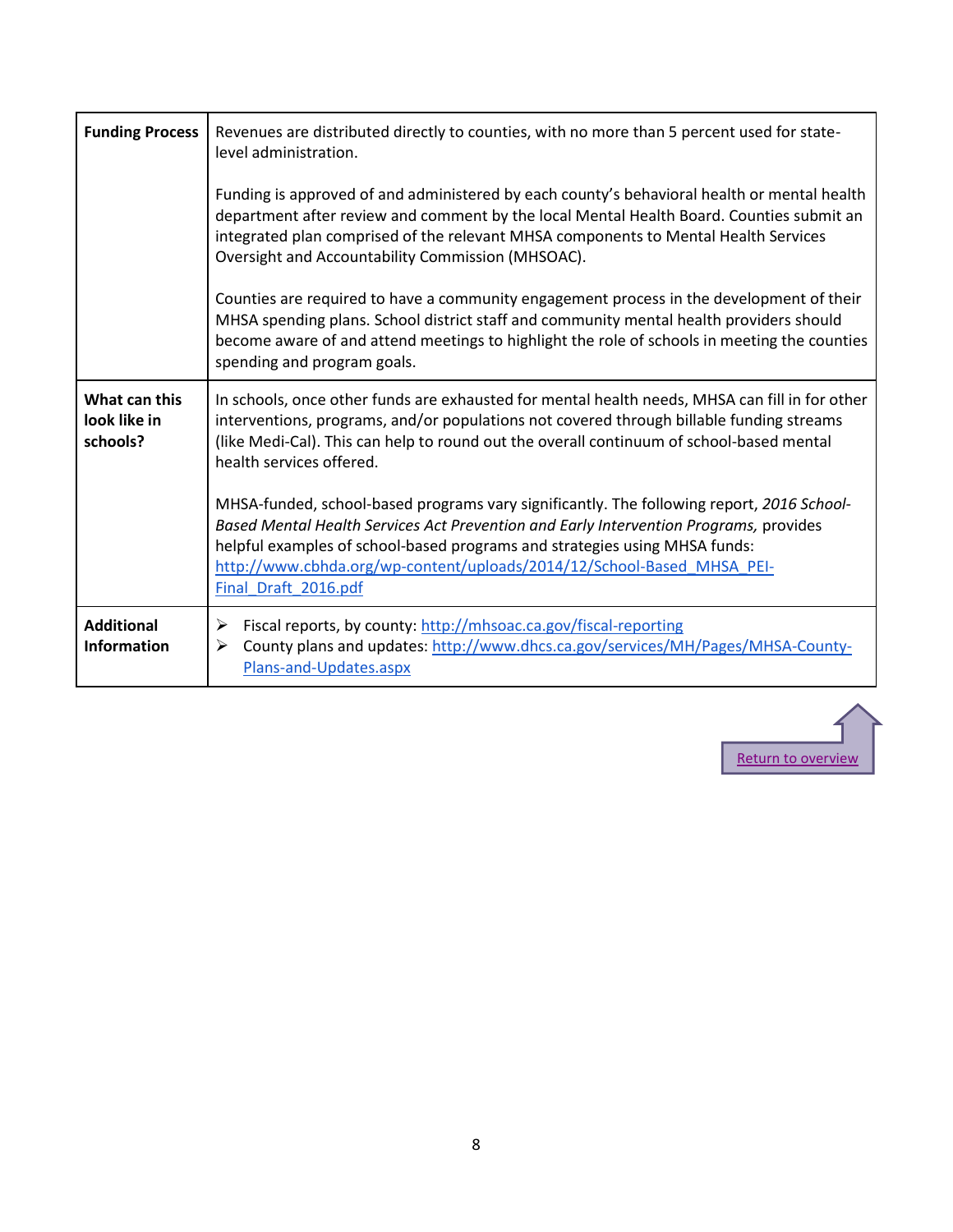<span id="page-8-0"></span>

|                                                                     | <b>Educationally-Related Mental Health Services (ERMHS)</b>                                                                                                                                                                                                                                                                                                                                                                                                                                                                                                                                                                                                                                                                                                                                                                                                                                                                                                                                                       |  |  |
|---------------------------------------------------------------------|-------------------------------------------------------------------------------------------------------------------------------------------------------------------------------------------------------------------------------------------------------------------------------------------------------------------------------------------------------------------------------------------------------------------------------------------------------------------------------------------------------------------------------------------------------------------------------------------------------------------------------------------------------------------------------------------------------------------------------------------------------------------------------------------------------------------------------------------------------------------------------------------------------------------------------------------------------------------------------------------------------------------|--|--|
| <b>Description</b>                                                  | The federal government provides funding to states to provide children with disabilities a free<br>and appropriate public education. The Individuals with Disabilities Act (IDEA) sets<br>requirements for state programs and includes two main components: special education and<br>related services. "Special education" refers to the specially designed instruction to meet the<br>needs of a student with a disability. "Related services" refers to other developmental and<br>supportive services required to help students with disabilities benefit from special education,<br>including mental health services. Local Education Agencies (LEAs) are required to evaluate<br>students and develop an individualized education program (IEP), including the special<br>education and related services needed for the student. According to California state data, in<br>the 2014-15 school year nearly 14% of students with an IEP received a mental health service<br>as part of their IEP <sup>9</sup> . |  |  |
|                                                                     | In July 2011, the state changed the process by which students in special education receive<br>mental health services. Previously, county mental health departments were responsible for<br>assessing students, recommending mental health services to be included in an IEP, and<br>providing those services. After the passage of AB 114, school districts are solely responsible<br>for ensuring that students with disabilities receive the mental health services necessary to<br>benefit from a special education program.                                                                                                                                                                                                                                                                                                                                                                                                                                                                                   |  |  |
|                                                                     | The California Department of Education designates a portion of California's federal special<br>education funding specifically for the purpose of providing mental health services to special<br>education students. In addition, the state has dedicated part of its own special education<br>funding for the same purpose. Funds from these two funding sources are considered<br>restricted and can be used only for educationally-related mental health services (ERMHS).                                                                                                                                                                                                                                                                                                                                                                                                                                                                                                                                      |  |  |
| <b>Eligible Child or</b><br><b>Adolescent</b><br><b>Populations</b> | Students with IEPs who demonstrate behavioral health issues that impact their ability to learn<br>and access the school curriculum. ERMHS funds are not restricted to students who have<br>"emotional disturbance" as their identified disability.                                                                                                                                                                                                                                                                                                                                                                                                                                                                                                                                                                                                                                                                                                                                                                |  |  |
| <b>Funding</b><br><b>Process</b>                                    | State and federal funding for special education and related services is distributed from the<br>California Department of Education directly to Special Education Local Plan Areas (SELPAs)<br>based on the average daily attendance of all pupils in the SELPA (regardless of how many<br>pupils have an IEP or disability). SELPAs then determine how to allocate dollars to the<br>individual districts and schools. Some funding may also retained by the SELPA to support<br>administrative activities and/or any services provided directly by the SELPA, which can include<br>mental health services.                                                                                                                                                                                                                                                                                                                                                                                                       |  |  |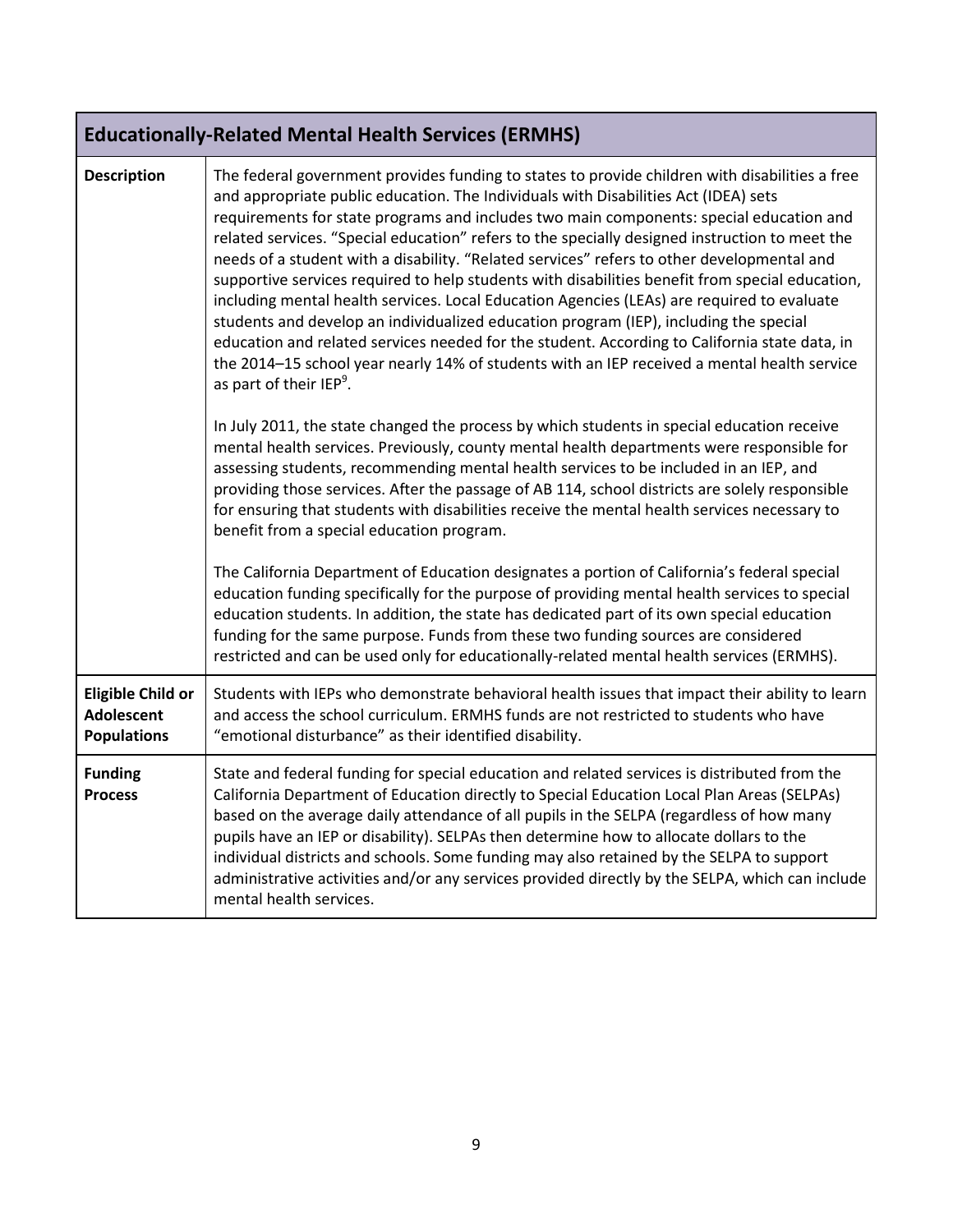| What can this<br>look like in<br>schools? | Services must be included in the IEP and can include: individual counseling, parent counseling,<br>social work services, psychological services, and residential treatment. Any service agreed<br>upon by the student's IEP team as necessary for the student to receive a free and appropriate<br>public education may be considered a related service and covered by ERMHS funds.                                                                                                          |
|-------------------------------------------|----------------------------------------------------------------------------------------------------------------------------------------------------------------------------------------------------------------------------------------------------------------------------------------------------------------------------------------------------------------------------------------------------------------------------------------------------------------------------------------------|
|                                           | There are three primary ways districts are meeting the ERMHS requirement:<br>School districts hire mental health professionals (i.e., credentialed and/or licensed<br>social workers, psychologists) and provide services through these staff.<br>School districts contract with community mental health agencies or other qualified<br>$\bullet$<br>professionals to provide services.<br>School districts contract with county mental health departments to provide services.<br>$\bullet$ |
| <b>Additional</b><br><b>Information</b>   | Special Education guidance for ERMHS and AB 114 from the California Department of<br>➤<br>Education: http://www.cde.ca.gov/sp/se/ac/ab114twg.asp                                                                                                                                                                                                                                                                                                                                             |

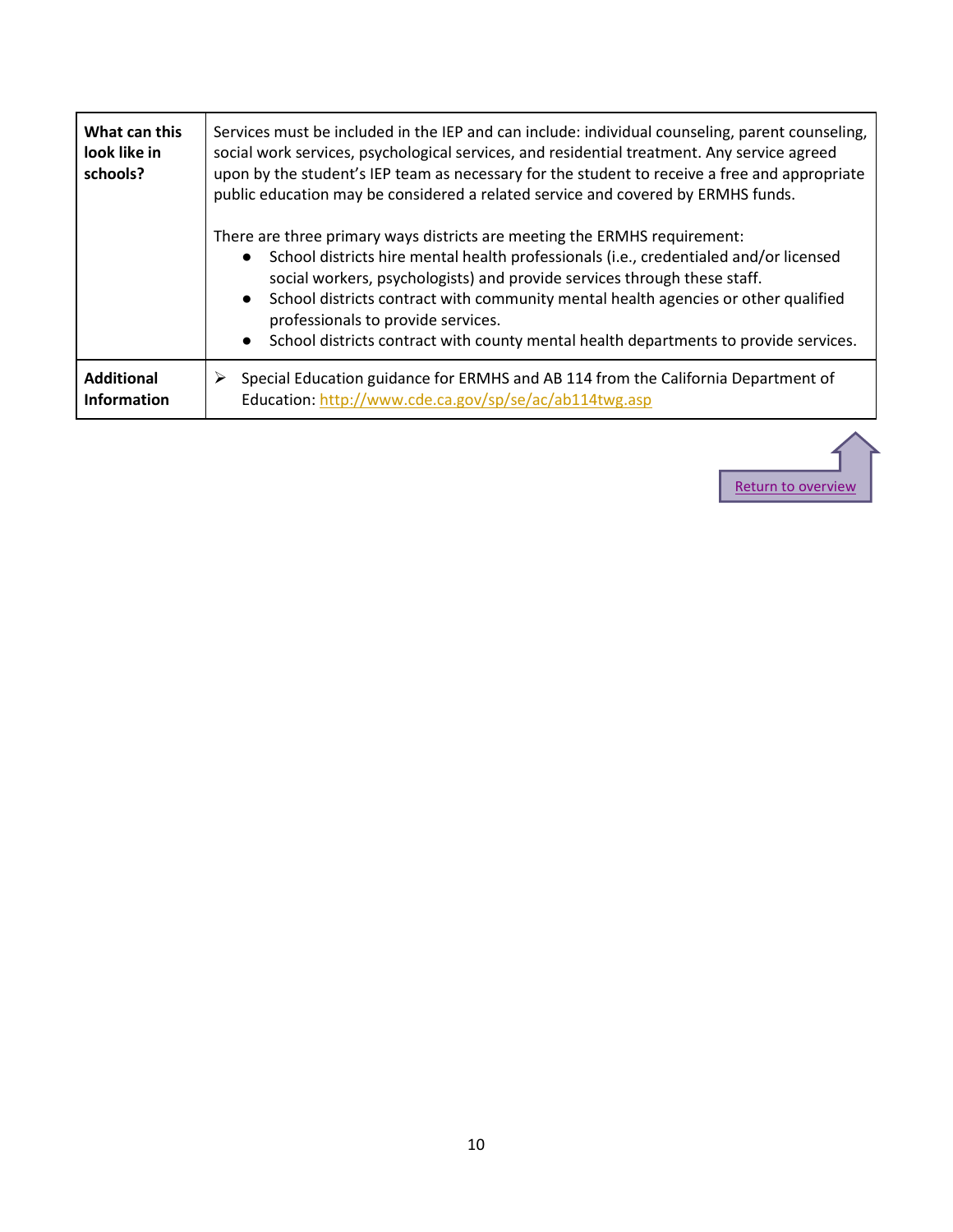<span id="page-10-0"></span>

|                                                              | Local Educational Agency (LEA) Medi-Cal Billing Option Program                                                                                                                                                                                                                                                                                                                                                                                                                                                                                                                                                                                                                                                                                                                                                           |  |  |
|--------------------------------------------------------------|--------------------------------------------------------------------------------------------------------------------------------------------------------------------------------------------------------------------------------------------------------------------------------------------------------------------------------------------------------------------------------------------------------------------------------------------------------------------------------------------------------------------------------------------------------------------------------------------------------------------------------------------------------------------------------------------------------------------------------------------------------------------------------------------------------------------------|--|--|
| <b>Description</b>                                           | The federal government provides an option for school districts to recover a portion of the costs<br>of providing Medi-Cal services to eligible and enrolled children. The LEA Billing Option Program<br>allows LEAs to become Medi-Cal providers, bill for covered services provided by qualified<br>employed or contracted practitioners, and claim federal dollar reimbursement to match the<br>education dollars already being spent for health services for eligible children. Mental health-<br>related covered services include psychology, counseling, and psychosocial assessments.                                                                                                                                                                                                                              |  |  |
|                                                              | The LEA Medi-Cal Billing Option Program provides the federal share of reimbursement for<br>health assessments and treatment services for Medi-Cal eligible students who have an<br>Individualized Education Plan (IEP), an Individualized Family Services Plan (IFSP), and/or an<br>Individualized Health and Support Plan (IHSP). LEA Medi-Cal Billing Option Program funds are a<br>reimbursement for services rendered, and are not considered federal dollars upon receipt by<br>the school. Federal funds are based upon a cost reimbursement model; therefore, there is no<br>State General Fund expense for this program. LEAs must have the funds budgeted for program<br>administration and practitioners providing services prior to seeking reimbursement through<br>the LEA Medi-Cal Billing Option Program. |  |  |
|                                                              | In order to seek reimbursement through the LEA Medi-Cal Billing Option Program, LEAs must<br>have an approved Provider Participation Agreement (PPA) with the Department of Health Care<br>Services (DHCS). As a condition of participation, LEAs must reinvest reimbursements in health<br>and social services for children and their families and maintain a collaborative committee to<br>assist them in decisions regarding the reinvestment of LEA reimbursements.                                                                                                                                                                                                                                                                                                                                                  |  |  |
|                                                              | What about "free care"? In 2014, the federal government reversed a long standing policy that<br>impeded the ability of school districts to get reimbursed for the school health services they<br>provide to all Medi-Cal eligible students (called the "Free Care Rule"). Prior to this change, LEAs<br>were basically limited to receiving reimbursement for health services to special education<br>students. In September 2016, DHCS updated the provider manual to reflect the 2014 policy<br>change and allow for reimbursement for health services to Medi-Cal eligible students, including<br>general education students.                                                                                                                                                                                         |  |  |
| <b>Eligible Child</b><br>or Adolescent<br><b>Populations</b> | Medi-Cal eligible students who have an Individualized Education Plan (IEP), an Individualized<br>Family Services Plan (IFSP), and/or an Individualized Health and Support Plan (IHSP).                                                                                                                                                                                                                                                                                                                                                                                                                                                                                                                                                                                                                                   |  |  |
| <b>Funding</b><br><b>Process</b>                             | The LEA Billing Option Program is a reimbursement program. LEAs hire practitioners based on<br>the school budget for the fiscal year. LEAs pay for the services upfront and are reimbursed the<br>federal match (50%) for the cost of providing services based upon a "cost reimbursement"<br>model.                                                                                                                                                                                                                                                                                                                                                                                                                                                                                                                     |  |  |
| What can this<br>look like in<br>schools?                    | Schools can either directly employ eligible practitioners (see the Provider Manual for more<br>information) or may contract with outside providers. When contracting with outside providers,<br>LEAs must be careful that outside providers are not also billing separately for the services<br>provided.                                                                                                                                                                                                                                                                                                                                                                                                                                                                                                                |  |  |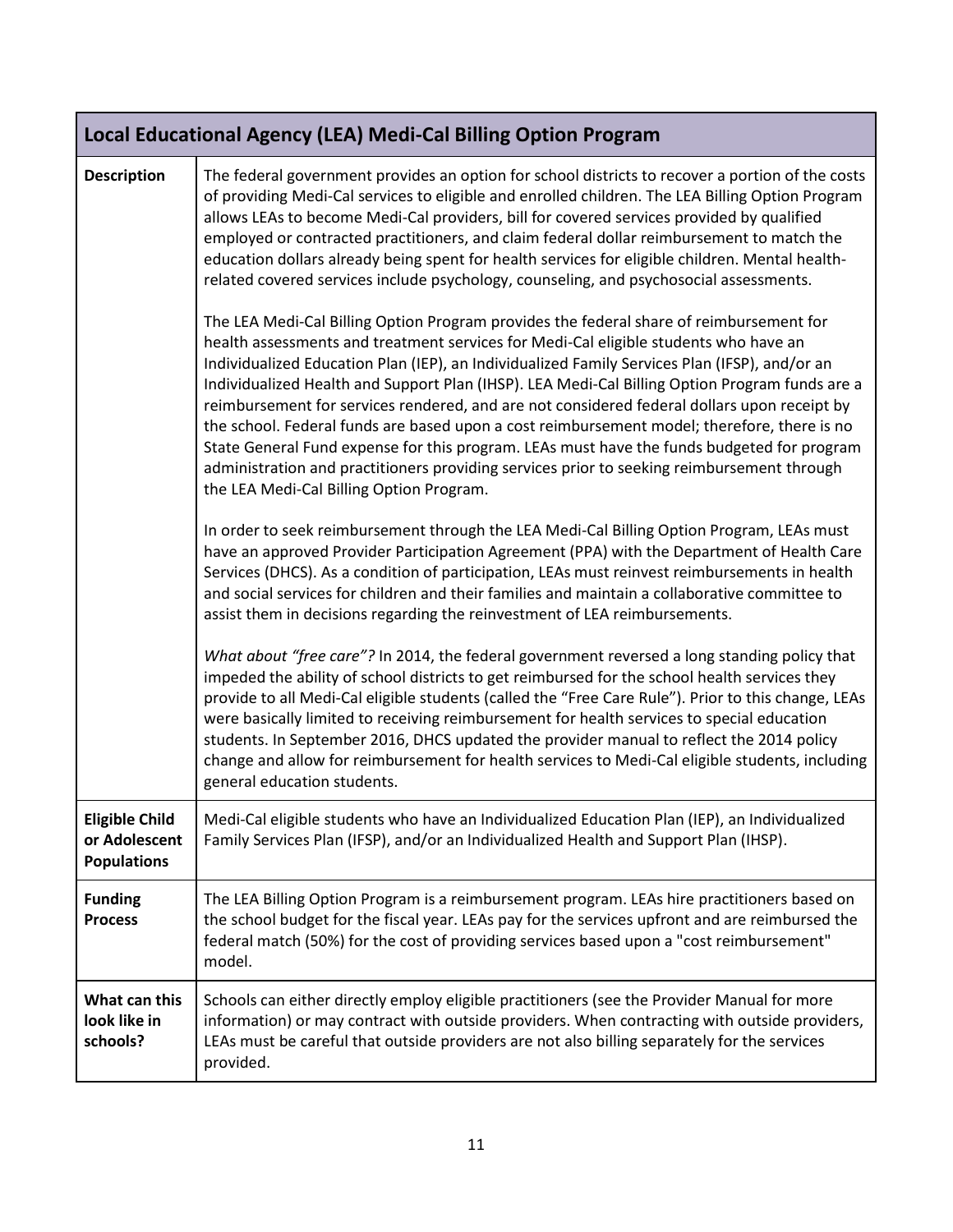| <b>Additional</b>  | LEA Onboarding Handbook:                                                        |
|--------------------|---------------------------------------------------------------------------------|
| <b>Information</b> | http://www.dhcs.ca.gov/provgovpart/Documents/ACLSS/LEA/Program Req and Info/201 |
|                    | 6 LEA Onboard Handbook REV2.pdf                                                 |
|                    | <b>LEA Provider Manual:</b>                                                     |
|                    | http://www.dhcs.ca.gov/provgovpart/Pages/LEAProviderManual.aspx                 |
|                    | More information about the change to Free Care:                                 |
|                    | http://www.schoolhealthcenters.org/policy/policy-priorities/free-care-rule/     |
|                    |                                                                                 |

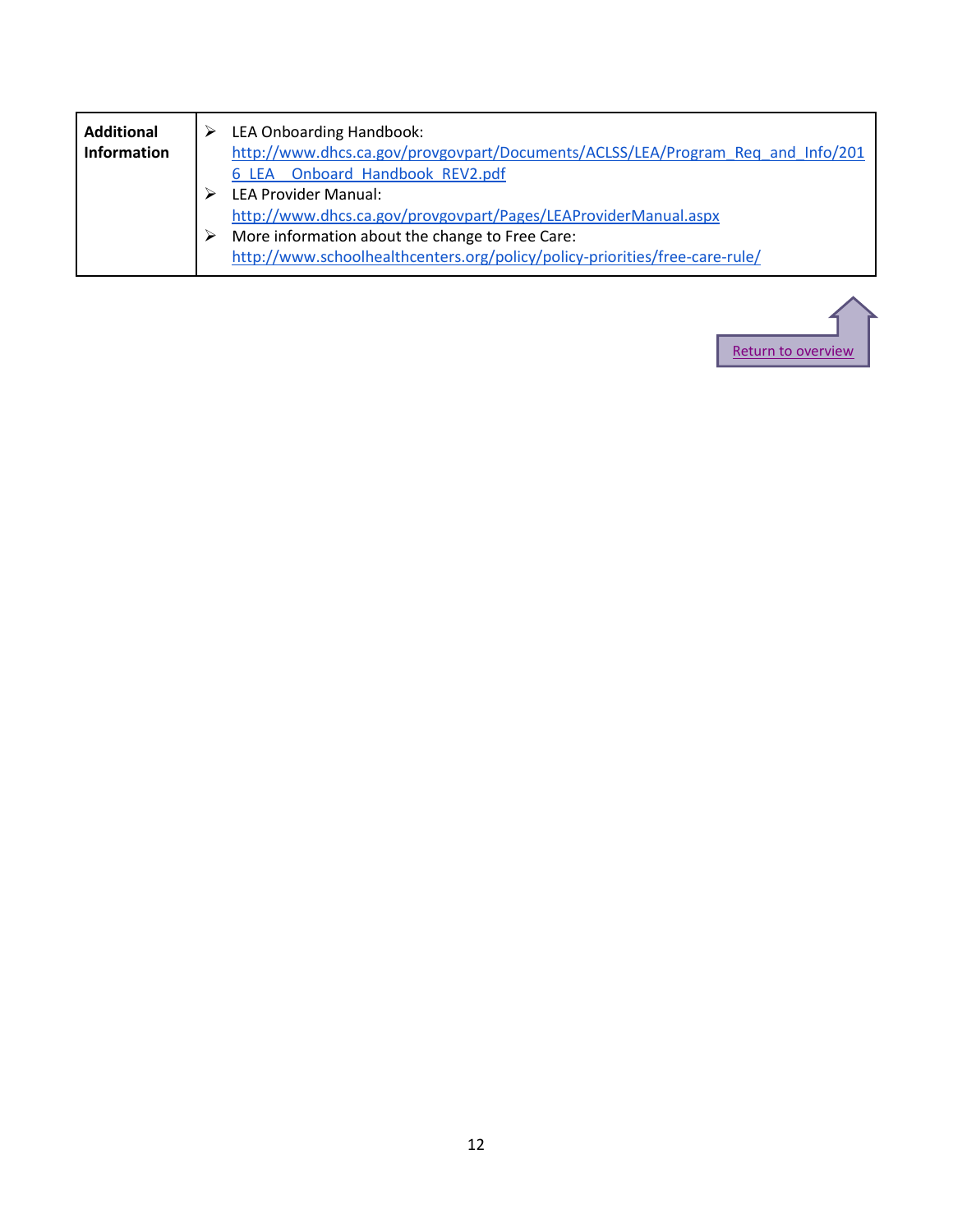<span id="page-12-0"></span>

| <b>Local Control Funding Formula (LCFF)</b>                         |                                                                                                                                                                                                                                                                                                                                                                                                                                                                                                                                                                                                                                                                                                                                                                                                                                                                                                                                                                                                                                                                                                                                                                         |  |
|---------------------------------------------------------------------|-------------------------------------------------------------------------------------------------------------------------------------------------------------------------------------------------------------------------------------------------------------------------------------------------------------------------------------------------------------------------------------------------------------------------------------------------------------------------------------------------------------------------------------------------------------------------------------------------------------------------------------------------------------------------------------------------------------------------------------------------------------------------------------------------------------------------------------------------------------------------------------------------------------------------------------------------------------------------------------------------------------------------------------------------------------------------------------------------------------------------------------------------------------------------|--|
| <b>Description</b>                                                  | The Local Control Funding Formula (LCFF), enacted through the 2013-14 state budget, is the<br>new system for calculating funding for most public schools in California. Each district receives<br>a "base grant" per student, plus additional "supplemental and concentration" grants for<br>targeted students who are low income, foster youth, or English-Language Learners.                                                                                                                                                                                                                                                                                                                                                                                                                                                                                                                                                                                                                                                                                                                                                                                          |  |
|                                                                     | LCFF funds almost every service provided by public schools, including teacher salaries,<br>professional development, learning support services, classroom materials, and facilities. LCFF<br>can be used for school-based mental health programs and staff, including social workers,<br>counselors, nurses, and psychologists.                                                                                                                                                                                                                                                                                                                                                                                                                                                                                                                                                                                                                                                                                                                                                                                                                                         |  |
| <b>Eligible Child or</b><br><b>Adolescent</b><br><b>Populations</b> | All K-12 students in public schools are eligible for LCFF funds, with more funding for targeted<br>students who are low income, English-Language Learners, or in foster care.                                                                                                                                                                                                                                                                                                                                                                                                                                                                                                                                                                                                                                                                                                                                                                                                                                                                                                                                                                                           |  |
| <b>Funding</b><br><b>Process</b>                                    | School districts are currently receiving LCFF funds, which will increase through 2020. Districts<br>must submit a three-year Local Control and Accountability Plan (LCAP) and annual LCAP<br>updates to their County Office of Education. The LCAP must demonstrate how funds will be<br>used to support all students and targeted students in eight distinct state priorities. The state<br>priorities most linked to student mental health include "pupil engagement" as measured in<br>part by attendance and "school climate" as measured in part by suspension and expulsion<br>rates. It is estimated that, after years of cuts, at full implementation, LCFF will bring school<br>funding back to at least 2007 levels.                                                                                                                                                                                                                                                                                                                                                                                                                                          |  |
| What can this<br>look like in<br>schools?                           | LCFF can fund many different strategies for increasing mental health services and programs in<br>schools. As the most flexible funding available to schools, LCFF funds should be used last,<br>after other funding options have been exhausted. Some examples:<br>Staffing infrastructure for service coordination to pay for staff responsible for<br>coordination of services at school sites. Investments in staffing infrastructure to<br>support coordination of services can enhance both the reach and effectiveness of<br>services and supports.<br>Direct mental health service providers to fill in for services for which there is no other<br>reimbursement. Note that LCFF funds should be used for direct mental health<br>services only after other funding streams have been fully tapped.<br>Staff development and trainings that support the effective implementation of school<br>climate initiatives, e.g. trainings and ongoing coaching for trauma-informed classroom<br>management and restorative justice practices.<br>Schoolwide services and programs that help to promote an overall positive, nurturing<br>and supportive school climate. |  |
| <b>Additional</b><br><b>Information</b>                             | California Department of Education - Local Control Funding Formula:<br>http://www.cde.ca.gov/fg/aa/lc/                                                                                                                                                                                                                                                                                                                                                                                                                                                                                                                                                                                                                                                                                                                                                                                                                                                                                                                                                                                                                                                                  |  |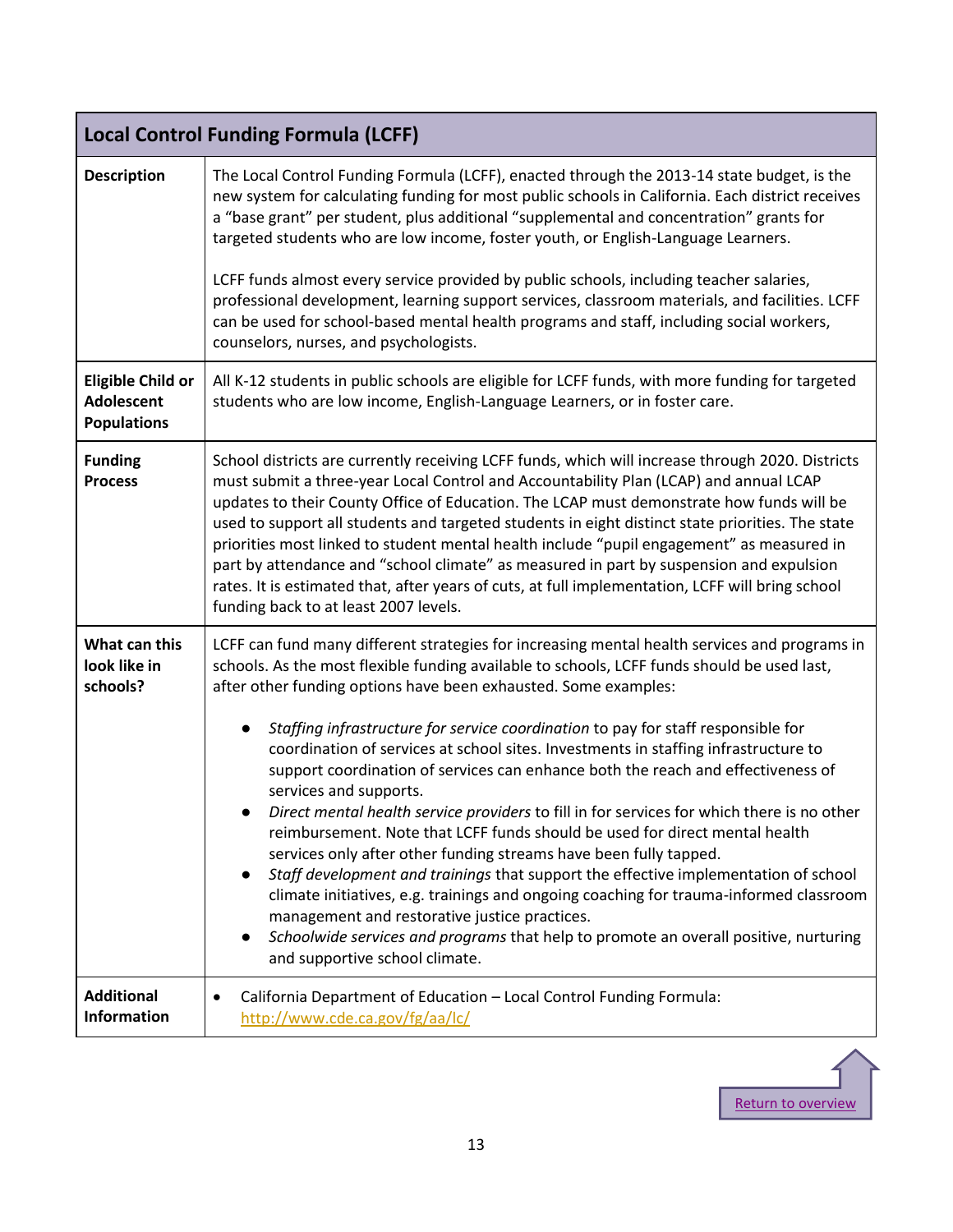<span id="page-13-0"></span>

| Title I and Title IV, Every Student Succeeds Act (ESSA)             |                                                                                                                                                                                                                                                                                                                                                                                                                                                                                                                                                                                                                                                                                                                                                                                                                                                                                                                                                                                                                                                                                                                                                                                                                                                                                                                                               |  |
|---------------------------------------------------------------------|-----------------------------------------------------------------------------------------------------------------------------------------------------------------------------------------------------------------------------------------------------------------------------------------------------------------------------------------------------------------------------------------------------------------------------------------------------------------------------------------------------------------------------------------------------------------------------------------------------------------------------------------------------------------------------------------------------------------------------------------------------------------------------------------------------------------------------------------------------------------------------------------------------------------------------------------------------------------------------------------------------------------------------------------------------------------------------------------------------------------------------------------------------------------------------------------------------------------------------------------------------------------------------------------------------------------------------------------------|--|
| <b>Description</b>                                                  | The Every Student Succeeds Act (ESSA) replaced No Child Left Behind (NCLB) in December<br>2015. While ESSA preserves federal funding at levels similar to NCLB and maintains a focus on<br>closing achievement gaps, the new law is significantly less prescriptive than its predecessor<br>and expands the allowable uses of the funds. This expansion includes promoting investments<br>beyond academically focused learning supports to social emotional learning, positive<br>behavioral interventions, trauma informed practices, school climate, counseling, mental<br>health and health services, integrated services, and improved school community partnerships.<br>Under ESSA, states (through developing individual state plans) are required to establish<br>indicators of student achievement and success, incorporate those indicators into a system of<br>meaningful annual differentiation, and use that system to identify schools in need of<br>improvement. The law requires states to identify schools for comprehensive support and<br>improvement (CSI) and those that will receive targeted support and improvement (TSI).<br>There are multiple funding streams under ESSA, but with the new law there is more flexibility<br>around blending or combining these resources. Some key funding streams include:         |  |
|                                                                     | Title I, Part A funds are used to support effective, research-based educational<br>strategies that close the achievement gap and enable the students to meet the state's<br>challenging academic standards. Title I-funded schools are either targeted assistance<br>schools or schoolwide program schools.<br>Title I, Schoolwide Program is a comprehensive reform strategy designed to upgrade<br>the entire educational program in a Title I school; its primary goal is to ensure that all<br>students, particularly those who are low-achieving, demonstrate proficient and<br>advanced levels of achievement on state academic achievement standards.<br>Title IV, Part A Student Support and Academic Enhancement Grants (SSAEC)<br>$\bullet$<br>consolidates 49 separate grant programs into one new grant program. This new<br>consolidated grants program authorizes activities in three priority areas, including<br>supporting safe and healthy school environments (e.g. comprehensive school health<br>and mental health, drug and violence prevention, health and physical education).<br>Districts that receive an SSAEC grant must spend at least 20% of the funds on<br>'supporting safe and healthy school environments' activities.<br>NOTE: Each state submitted a plan with more specifics around ESSA implementation. |  |
|                                                                     | Implementation of California's ESSA plan may affect how these funds work in California.                                                                                                                                                                                                                                                                                                                                                                                                                                                                                                                                                                                                                                                                                                                                                                                                                                                                                                                                                                                                                                                                                                                                                                                                                                                       |  |
| <b>Eligible Child or</b><br><b>Adolescent</b><br><b>Populations</b> | In general, schools receive Title I funds when 40% of their student population is "low-<br>income." While funding is meant to be targeted to students with low-income status, funding<br>school-wide strategies is an integral part of the law. ESSA directs that districts will receive<br>Title IV / SSAEC grant funds based on the Title I formula but California's final ESSA plan will<br>have more specific information about how these grants work in California.                                                                                                                                                                                                                                                                                                                                                                                                                                                                                                                                                                                                                                                                                                                                                                                                                                                                      |  |
| <b>Funding</b><br><b>Process</b>                                    | Title I and SSAEC (Title IV) funds are distributed to states and then from states to school<br>districts according to the Title I formula based largely on number of low-income students.                                                                                                                                                                                                                                                                                                                                                                                                                                                                                                                                                                                                                                                                                                                                                                                                                                                                                                                                                                                                                                                                                                                                                     |  |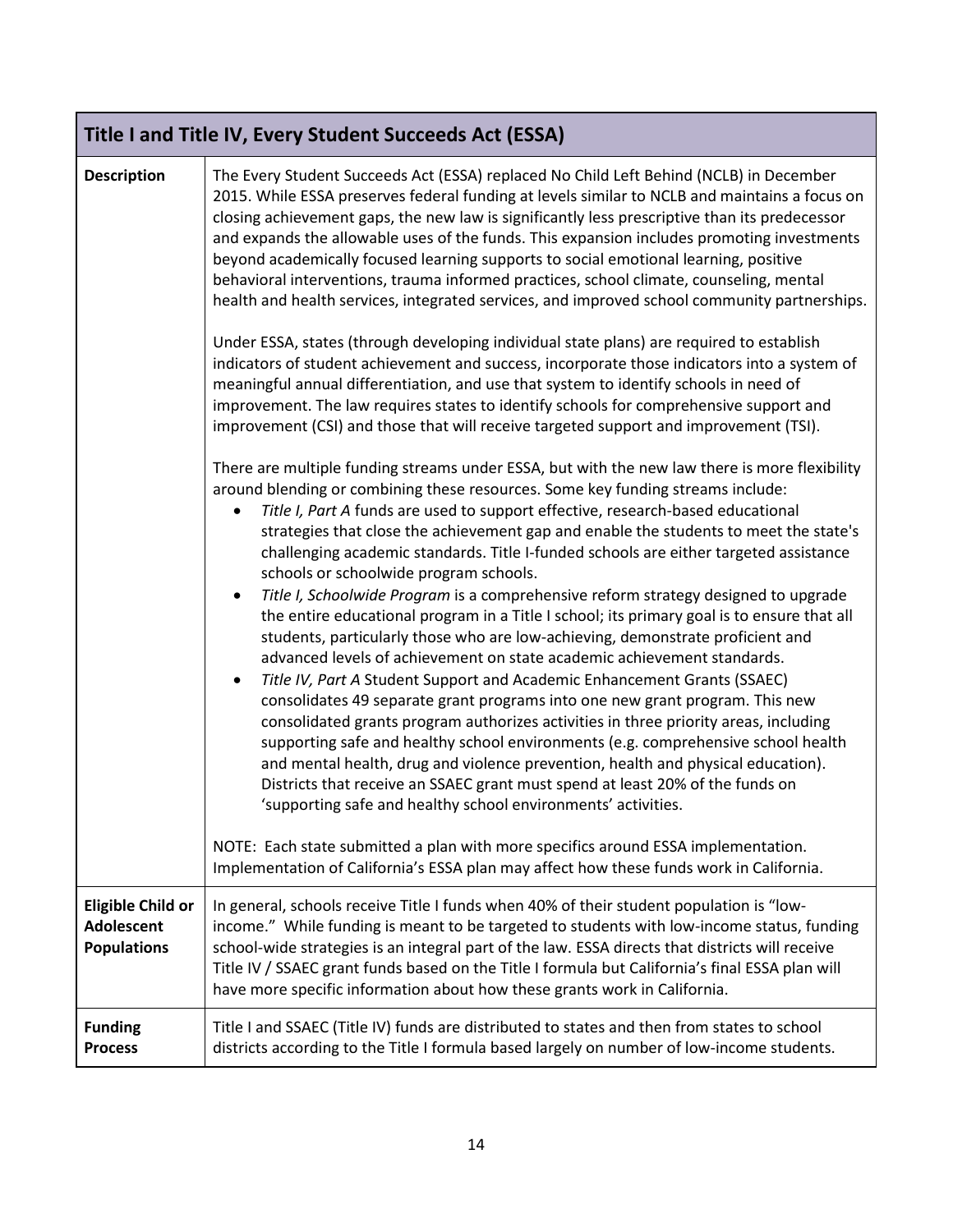| What can this<br>look like in<br>schools? | Title I and Title IV funds are very flexible and can be used to fund staff who coordinate<br>support services and who deliver direct services. Funding can also be used to support staff<br>development and training. With this flexibility, Title I and Title IV funds should be used<br>strategically to fund staffing infrastructure and student support services that cannot be<br>funded any other way. These funds can also be used to support mental health services for all<br>students, including those that are not covered by Medi-Cal programs or are uninsured.                                                                                                                                                                                           |
|-------------------------------------------|------------------------------------------------------------------------------------------------------------------------------------------------------------------------------------------------------------------------------------------------------------------------------------------------------------------------------------------------------------------------------------------------------------------------------------------------------------------------------------------------------------------------------------------------------------------------------------------------------------------------------------------------------------------------------------------------------------------------------------------------------------------------|
|                                           | For example, instead of using Title I funds to provide direct mental health services (schools<br>should maximize partnerships with community-based mental health providers who can bill<br>Medi-Cal to provide these services, see above), Title I funds can be used more strategically to<br>fund schoolwide activities to build positive and nurturing school climates. As with LCFF funds,<br>Title I funds can also be used to fund staffing infrastructure, for example, to pay for staff time<br>spent on multidisciplinary teams or coordinating services and community-based partners at<br>school sites. Investments in staffing infrastructure to support coordination of services can<br>enhance both the reach and effectiveness of services and supports. |
|                                           | Title IV funds can be utilized to fund the full spectrum of mental health services including:<br>Promoting community and parent involvement in schools;<br>٠<br>Providing school-based mental health services and counseling;<br>$\bullet$<br>Promoting supportive school climates to reduce the use of exclusionary discipline and<br>$\bullet$<br>promoting supportive school discipline;<br>Supporting transition services for justice-involved youth;<br>$\bullet$<br>Implementing systems and practices to prevent bullying and harassment;<br>$\bullet$<br>Developing relationship building skills to help improve safety through the recognition<br>$\bullet$<br>and prevention of coercion, violence, or abuse; and<br>Establishing community partnerships.    |
|                                           | NOTE: Title I and Title IV dollars are federal funding and cannot be used to match and draw<br>down other federal reimbursement (i.e. through LEA Billing or SMAA). Other non-federal<br>funds should be used to hire staff or contract with providers that can bill Medi-Cal programs.                                                                                                                                                                                                                                                                                                                                                                                                                                                                                |
| <b>Additional</b><br><b>Information</b>   | $\blacktriangleright$<br>For updates on California's ESSA plan: https://www.cde.ca.gov/re/es/index.asp<br>Title I, Part A: https://www.cde.ca.gov/sp/sw/t1/titleparta.asp<br>➤<br>Details about schoolwide programs from CDE: http://www.cde.ca.gov/sp/sw/rt/<br>$\blacktriangleright$<br>Non-regulatory guidance about SSAEC grants:<br>$\blacktriangleright$<br>https://www2.ed.gov/policy/elsec/leg/essa/essassaegrantguid10212016.pdf                                                                                                                                                                                                                                                                                                                              |

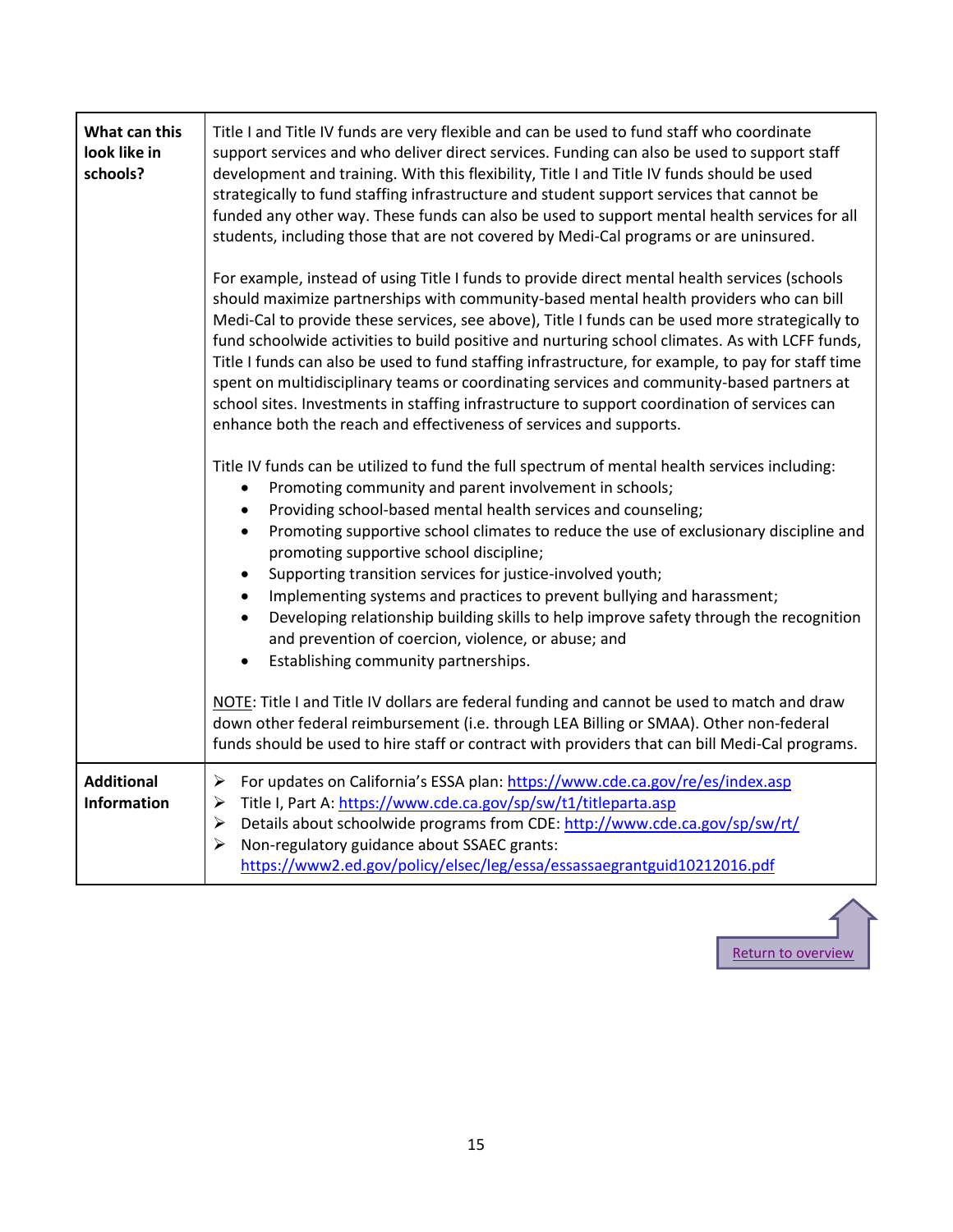<span id="page-15-0"></span>

| <b>School-based Medi-Cal Administrative Activities (SMAA)</b>       |                                                                                                                                                                                                                                                                                                                                                                                                                                                                                                                                                                                                                                                                                                                                                                                                                                                                                                                                                                                                                                                                                                                        |  |
|---------------------------------------------------------------------|------------------------------------------------------------------------------------------------------------------------------------------------------------------------------------------------------------------------------------------------------------------------------------------------------------------------------------------------------------------------------------------------------------------------------------------------------------------------------------------------------------------------------------------------------------------------------------------------------------------------------------------------------------------------------------------------------------------------------------------------------------------------------------------------------------------------------------------------------------------------------------------------------------------------------------------------------------------------------------------------------------------------------------------------------------------------------------------------------------------------|--|
| <b>Description</b>                                                  | The federal government provides an option for school districts to recover a portion of the<br>costs of administering the Medi-Cal program for eligible children. The School-based Medi-Cal<br>Administrative Activities (SMAA) program reimburses school districts for the federal share<br>(50%) of certain activities. These activities include: outreach, enrollment and facilitating the<br>Medi-Cal application process, and making referrals for enrolled students to Medi-Cal covered<br>services. SMAA also reimburses districts for arranging non-emergency/non-medical<br>transportation and program infrastructure like program planning, policy development, and<br>SMAA claims coordination.<br>Many school districts use this program only in relationship to their LEA Billing Option program<br>and for administration related to special education services, but SMAA can be used more<br>universally to do Medi-Cal outreach and enrollment among the student population as a<br>whole. This is especially effective at schools with high Medi-Cal eligible populations, such as<br>Title I schools. |  |
| <b>Eligible Child or</b><br><b>Adolescent</b><br><b>Populations</b> | Medi-Cal eligible students. NOTE: Very generally speaking, reimbursement formulas are based<br>on the percentage of a school's or district's student population that is Medi-Cal eligible.                                                                                                                                                                                                                                                                                                                                                                                                                                                                                                                                                                                                                                                                                                                                                                                                                                                                                                                             |  |
| <b>Funding</b><br><b>Process</b>                                    | To participate in the SMAA program, school districts must contract with the Department of<br>Health Care Services through their Local Educational Consortium (LEC) or Local Governmental<br>Agency (LGA, for example a participating county health department). SMAA claims are<br>calculated through a random moment time study.<br>SMAA reimbursements are considered local funding and are not restricted in terms of how<br>the district chooses to reinvest. SMAA reinvestments are not considered federal funds, and<br>are not limited by concerns about "double dipping" so the funds can be used to draw down<br>federal funds.                                                                                                                                                                                                                                                                                                                                                                                                                                                                               |  |
| What can this<br>look like in<br>schools?                           | SMAA can be used to draw down federal reimbursements for school staff and program costs<br>to conduct outreach and help families get students enrolled in Medi-Cal. The more students<br>who are enrolled and stay enrolled in Medi-Cal, the better able the district is to get<br>reimbursements for direct mental health services to Medi-Cal eligible students (see LEA Billing<br>Option and Medi-Cal Specialty Mental Health Services). These activities can be conducted by a<br>district staff person, district department or by family resource center staff.<br>In addition, for students enrolled in Medi-Cal, SMAA can help cover costs for planning and<br>connecting students to Medi-Cal covered services - like mental health services. Staff<br>participating in school based-multidisciplinary teams that are connecting students to mental<br>health services can participate in the time study to drawn down SMAA reimbursements.                                                                                                                                                                   |  |